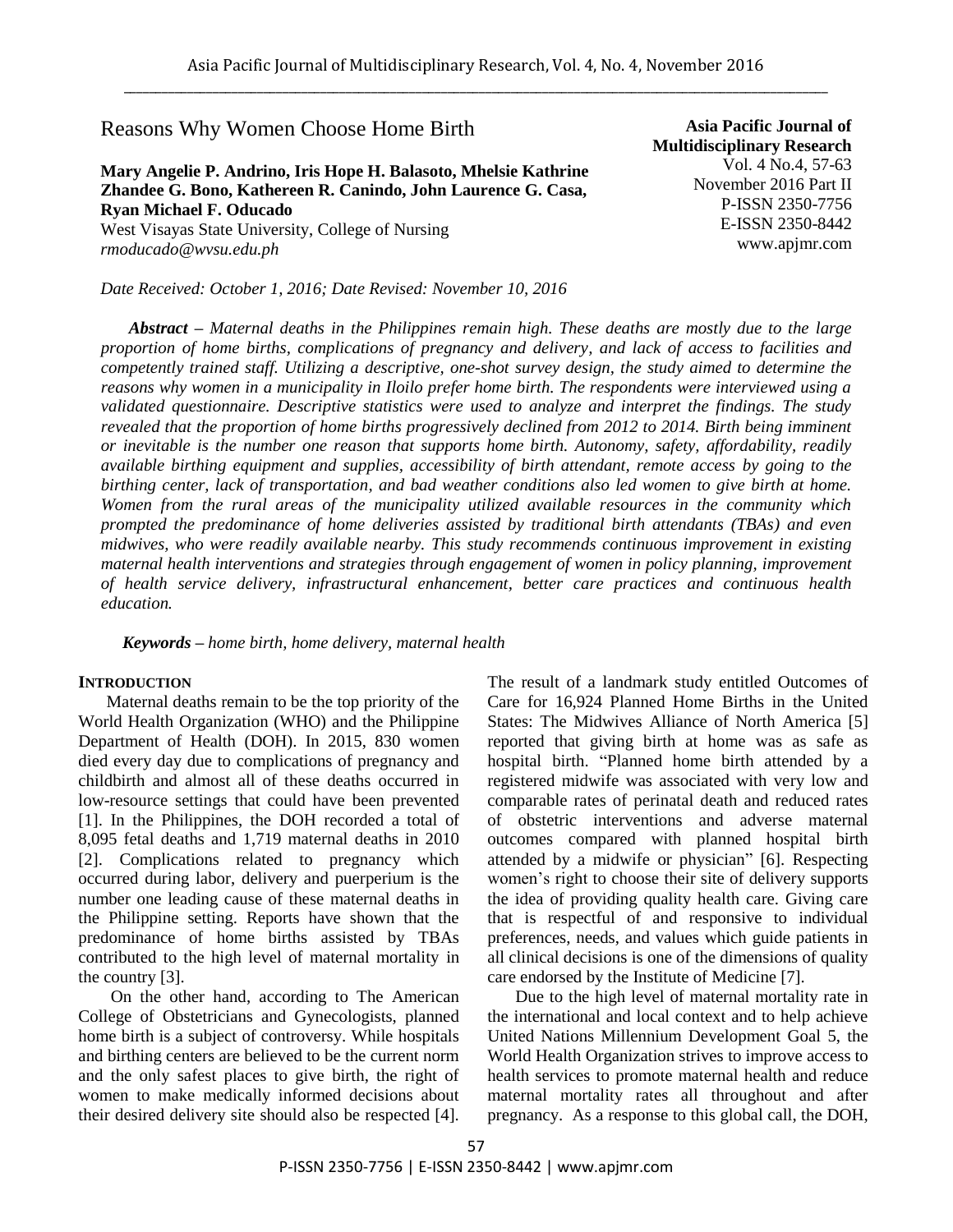together with the provincial and Rural Health Units campaign continuously on providing maternal and child health care to reduce infant and maternal mortality rates. In the year 2012, a municipality in Iloilo implemented a Municipal Ordinance 2012-261 which prohibited home birth and promoted giving birth in a hospital or health facility. However, despite the efforts made by the DOH and the Local Government Units, home deliveries are still prevalent in rural communities. In a study conducted in one rural municipality in Iloilo, 40% of women still opted to deliver at home [8].

 In search for reasons why women choose home birth, many international studies were conducted with most studies utilizing qualitative research design. There is also a dearth of local studies carried out to understand why women prefer giving birth at home. Since giving birth is a cultural experience, investigation of why Filipino women in rural communities choose home birth is seen beneficial.

### **OBJECTIVES OF THE STUDY**

The primary focus of this study was to know the reasons why women in a municipality in the province of Iloilo choose home birth. Specifically, this study aimed to determine the number of registered home births and actual home births in the municipality from the years 2012-2014; determine the demographic and socio-economic characteristics of women who gave birth at home in terms of age, civil status, family income, educational attainment, parity, the location of residence, and birth attendant during delivery; and determine the reasons why women in this municipality prefer home birth.

### **MATERIALS AND METHODS**

This study utilized a quantitative, descriptive, one shot survey design. The participants of the study were all women who resided in a fourth class municipality in Iloilo and gave birth at home from the year 2012-2014.

 The instrument of this study consisted of two parts. Part One, contained the personal data of the participant which included: age, civil status, family income, educational attainment, parity, residence, and birth attendant. Part Two was a checklist used to determine the reasons as to why the participants chose home birth.

 A preliminary survey was conducted with ten women who delivered their babies at home and were asked about their reasons why they chose home birth. The results of the preliminary survey and sources from

the literature served as the basis for the construction of the final instrument. The instrument had been subjected to face and content validation in a panel of three jurors. Forward and back translation processes were followed to achieve an equivalent conceptual translation of the English version of the instrument.

 A permit to conduct the study was asked from the Municipal Mayor and Municipal Health Officer. Secondary data on home births for the year 2012 to 2014 were accessed from the Local Civil Registrar. After retrieving the list of those registered to have delivered at home, permit to conduct the study was sought from the barangay captains of 18 barangays in the municipality. Midwives and barangay health workers (BHWs) were asked to locate the identified participants. Face to face interviews were conducted in a place comfortable and convenient to the participants during the months of July to September 2015. Informed consent was obtained, and the participants were assured of their anonymity and confidentiality of the data gathered.

 The data were processed and analyzed using the Statistical Package for Social Science (SPSS) version 20.0 software. Frequency, percentage, rank, and mean were used to describe the data.

## **RESULTS AND DISCUSSION Number of Registered Home Births**

|              |  | Table 1. Number of registered home births in the |  |  |
|--------------|--|--------------------------------------------------|--|--|
| municipality |  |                                                  |  |  |

| Year  | No. of registered<br>home births | Total registered<br>live births | $\%$  |
|-------|----------------------------------|---------------------------------|-------|
| 2012  | 54                               | 609                             | 8.87% |
| 2013  | 18                               | 504                             | 3.57% |
| 2014  |                                  | 406                             | 1.97% |
| Total | 30                               | 1519                            | 5.27% |

Table 1 shows the number of registered home births from years 2012-2014 taken from the records of the Local Civil Registrar of the municipality. The total registered home births were 54 or 8.87% of the total registered live births in the year 2012. It was also the same year that the municipal ordinance 2012-261 was implemented, whereby home delivery of pregnant mothers was prohibited. In 2013, the number of registered home births dropped to 18 or 3.57% of its total registered live births. In 2014, only eight home births were recorded or 1.97% of the total registered live births of that same year. It is noteworthy that there had been a decreasing trend of home birth in a span of 3 years. This decreasing trend in the data may be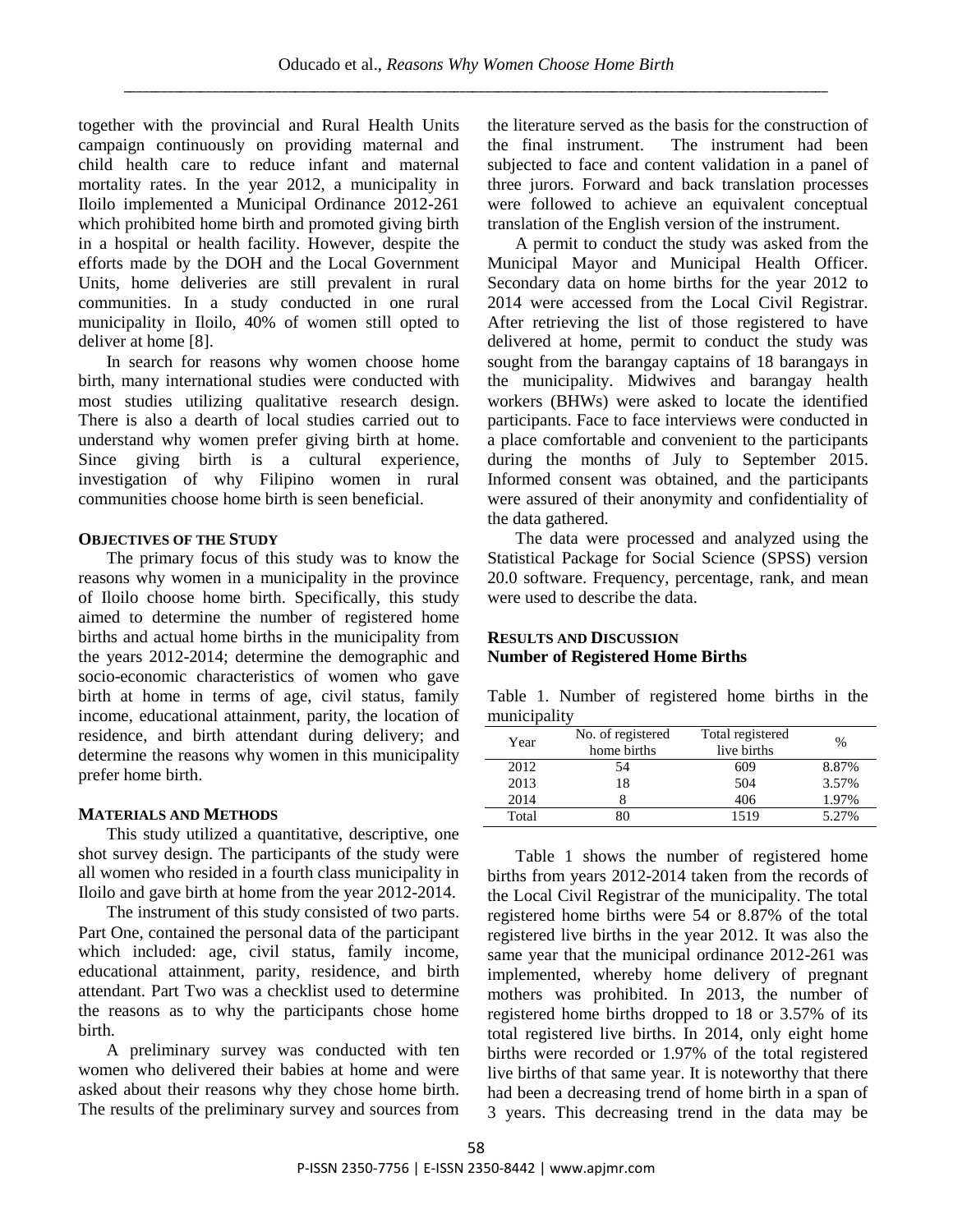attributed to the compliance of women to the municipal ordinance that prohibits home birth.

#### **Number of Actual Home Births**

Table 2 shows the number of actual home births from years 2012-2014. From the initial 80 registered home births, 19 were excluded.

Table 2. Number of actual home births in the municipality

| Year  | No. of actual<br>home births | Total registered<br>live births | $\%$     |
|-------|------------------------------|---------------------------------|----------|
| 2012  | 40                           | 609                             | 6.57%    |
| 2013  | 13                           | 504                             | 2.58 %   |
| 2014  |                              | 406                             | 1.97 %   |
| Total |                              | 1519                            | $4.02\%$ |

Seven of the excluded participants cannot be located; six were not able to participate because of change of residence and the other six actually delivered in the hospital and other birthing facilities. These reported hospital births were registered as home births, giving inaccurate data to the Local Civil Registrar. Reporting hospital births as home births were done, as claimed by some of the participants, for easy birth registration, with fewer requirements needed.

A total of 61 participants or 4.02% of the total registered live births in the years 2012 to 2014 were interviewed who actually delivered birth at home. From the total participants interviewed, 40 home births were registered in the year 2012 or 6.57% of its total registered live births and then decreased to 2.58% in the following year, with only 13 reported births that were actually delivered at home. Home births even declined in number in the year 2014, with just eight (1.97%) actual home deliveries.

## **Demographic and Socio-economic Profile of Women Who Gave Birth at Home**

Table 3 presents the personal characteristics of the participants. There was a higher proportion (81.97%) of young adult women aged 20 to 35 years old who had given birth at home compared to middle age group (36 to 49 years old). Similarly, a study found that young maternal age was associated with home delivery [9]. It is significant to note that while teenage pregnancy is prevalent in the municipality, no teenager was reported to have given birth at home.

 Most (73.77%) of the participants who chose home birth were married women. An earlier study found that married mothers were less likely to deliver in a health facility [10].

Table 3. Demographic and socio-economic profile of participants

| ui uvipunu<br>Category             | F  | $\frac{0}{0}$ |
|------------------------------------|----|---------------|
| A. Age                             |    |               |
| Young adults                       | 50 | 81.97%        |
| Middle aged                        | 11 | 18.03%        |
| Average age $=$ 32 years old       |    |               |
| <b>B.</b> Civil status             |    |               |
| Single                             | 16 | 26.23%        |
| Married                            | 45 | 73.77%        |
| C. Family income                   |    |               |
| High income                        | 9  | 14.75%        |
| Low income                         | 52 | 85.25%        |
| Average Income = $12,353.28$       |    |               |
| D. Educational Status              |    |               |
| No formal education                | 1  | 1.64%         |
| Elementary                         | 11 | 18.03%        |
| Highschool                         | 34 | 55.74%        |
| College                            | 14 | 22.95%        |
| Graduate level                     | 1  | 1.64%         |
| E. Parity                          |    |               |
| Primiparous (1)                    | 14 | 22.95%        |
| Multiparous (2-4)                  | 37 | 60.66%        |
| Grand multiparous $(≥5)$           | 10 | 16.40%        |
| F. Location of residence           |    |               |
| Rural (Outside of Poblacion)       | 47 | 77.05%        |
| Urban (Within Poblacion)           | 14 | 22.95%        |
| G. Birth attendant                 |    |               |
| <b>Traditional Birth Attendant</b> | 32 | 52.46%        |
| Midwife                            | 20 | 32.79%        |
| Alone                              | 3  | 4.92%         |
| Others                             | 6  | 9.84%         |

The majority (85.25%) of the participants who preferred to give birth at home belonged to the lowincome category with a monthly family income of below Php 10, 000. The researchers observed during the interview that participants with low monthly income were unable to meet their daily needs for them to live decently. They considered giving birth in a health institution as a factor that would raise an issue due to their financial instability. The result corroborates with the findings of studies in the literature that revealed low-income earners and living in a highly socioeconomic disadvantaged neighborhood were associated with home delivery [9],[11], [12].

Regarding their educational background, the highest educational status that the majority (55.74%) attained was high school level. Fourteen (22.95%) participants had reached college level or finished college, eleven (18.03%) had primary education or graduated from it, while the remaining two participants had no formal education (1.64%) and had a graduate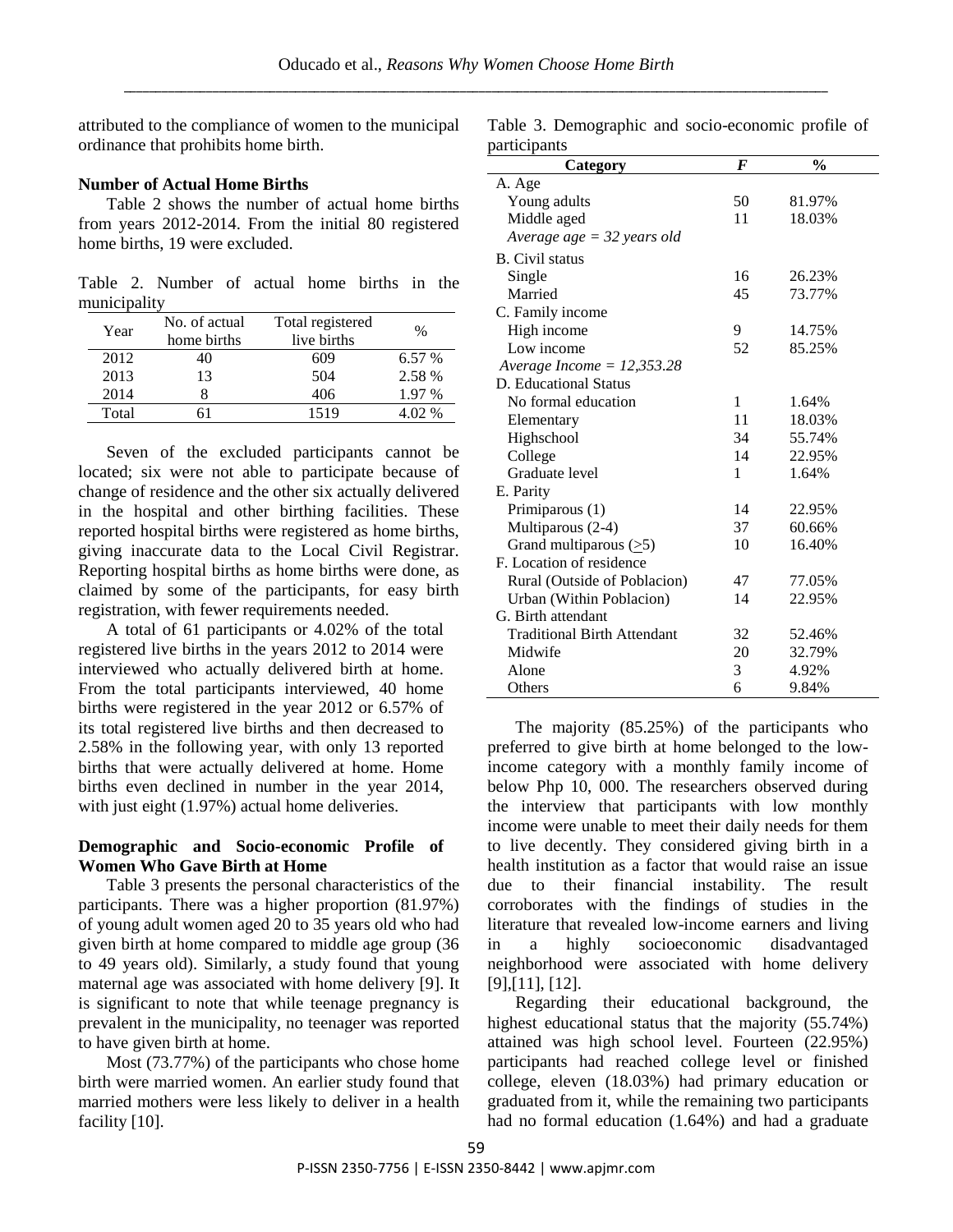level of education (1.64%). The result of this investigation mirrors the findings of studies that reported having lower education reduces a mother"s likelihood of delivery in a health facility or those who had no formal education and those with only primary school education were opting home delivery [10-11].

More than half (60.66%) of the participants were multiparous or had given birth 2 to 4 times, some (22.95%) were primiparous, while there were still some (16.40%) who had given birth 5 or more times. Correspondingly, in a cross-sectional study in Delhi, India, multiparity was found to be predictive of home birth [13]. Women, having had experience giving birth normally may have gained confidence in their ability to give birth home and had been accustomed to the experience of giving birth within the comforts of home.

 A little more than three-fourths (77.05%) of the participants were living outside of the Poblacion where health facilities appropriate for giving birth were distant and unavailable. According to the Australian College of Midwives, women can have unintended home births and roadside births due to distance [14]. This finding indicates that, although health facilities like the Rural Health Units which are commonly located at the center of the municipality are available in most of the rural areas, it is still difficult to utilize such services, most likely due to geographical conditions.

 A little over half, (52.46%) of the participants chose the aid of traditional birth attendants. Nearly one-third (32.79%) were helped by midwives while a few (9.84%) were assisted by either their neighbors, mothers, friends, and aunts. Interestingly, three participants (4.92%) were alone giving birth at home. Other researchers explained that women favored TBA probably because they were familiar, polite, flexible in payment, and recognized them, although their service was only limited to uncomplicated births [15].

### **Reasons for Choosing Home Birth**

Table 4 shows the reasons of the participants on why they preferred home birth. The number one reason given by a majority (77.05%) of participants was having had experience birth being imminent or inevitable which motivated them to choose home birth. The untimely onset of labor caught women unprepared thus giving birth at home a more convenient and safer choice. The researchers had observed during data gathering that these participants were residing amidst rice fields, far from the Rural Health Unit of the municipality and that it could take one person to walk an estimation of 20 to 30 minutes just to reach the

highway. Path walks were narrow that even a motorcycle could not pass. The geographical factors greatly contributed as to why mothers opted to give birth at home. Earlier studies unveiled that rapid, unexpected labor and abrupt delivery were found to be reasons for giving birth at home [10-11, 16].

Table 4. Reasons why women choose home birth\*

| Reasons for home birth                 | $\mathcal{f}$ | $\%$    | Rank           |
|----------------------------------------|---------------|---------|----------------|
| Birth is imminent /inevitable          | 47            | 77.05 % | 1              |
| Birth attendant is accessible and in a | 36            | 59.02 % | $\overline{2}$ |
| nearby area                            |               |         |                |
| Home birth equipment and               | 30            | 49.18%  | 3              |
| materials are readily available        |               |         |                |
| compared to the hospital or birth      |               |         |                |
| centers                                |               |         |                |
| Home delivery has the support of       | 29            | 47.54 % | 4              |
| your family and significant other      |               |         |                |
| I exercised autonomy in deciding       | 26            | 42.62 % | 5.5            |
| where to give birth                    |               |         |                |
| I felt more comfortable and with       | 26            | 42.62 % | 5.5            |
| much privacy in home birth delivery    |               |         |                |
| I was satisfied with the care          | 24            | 39.34 % | 7              |
| delivered in home birth                |               |         |                |
| Home delivery is much more             | 19            | 31.15 % | 8              |
| affordable than the hospital and       |               |         |                |
| birth center delivery                  |               |         |                |
| Home delivery is safer compared to     | 10            | 16.39 % | 9              |
| hospital delivery                      |               |         |                |
| I have a fear of experiencing          | 7             | 11.48 % | 10             |
| hospital delivery                      |               |         |                |
| I am influenced by my parents,         | 6             | 9.84 %  | 11             |
| husband/significant others to give     |               |         |                |
| birth at home                          |               |         |                |
| I had a bad hospital birth experience  | 5             | 8.20%   | 12.5           |
| Difficulty in going to birth centers   | 5             | 8.20%   | 12.5           |
| due to far home locations and lack     |               |         |                |
| of means of transportation             |               |         |                |
| Bad weather condition                  | 4             | 6.56 %  | 14             |
| $*$ <i>Multiple response</i>           |               |         |                |

*\*Multiple response*

The second most-answered reason by more than half (59.02%) of the participants was "Birth attendant" is accessible and in a nearby area". There are a lot of known TBAs in the municipality, and a midwife is assigned in every barangay. Most of the participants know these birth attendants since they reside just near them, creating access to home delivery option.

 Availability of home birth equipment and materials was the third most answered reason by almost half (49.18%) of the participants. Mothers, before their inevitable delivery, had sought prenatal care from midwives and were given a list of materials to buy upon giving birth. Having this handy and readily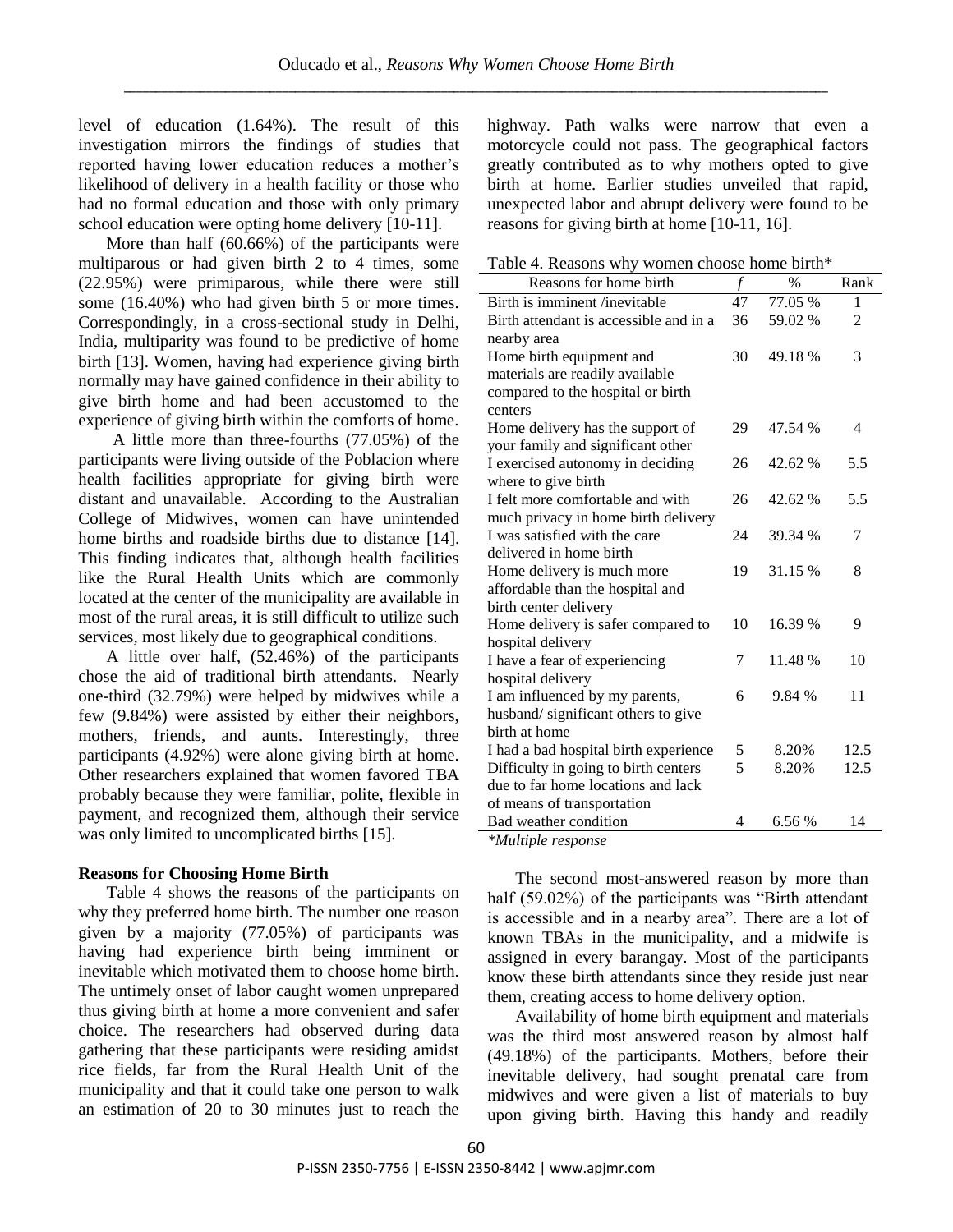available at home, with the birth attendant nearby compelled them to deliver at home rather than travel and go to the birthing center or Rural Health Unit at the Poblacion.

The reason "Home delivery has the support of your family and significant other" ranked fourth, which was the answer of nearly half (47.54%) of the participants. The following reasons 'exercising control or autonomy in deciding where to give birth' and that 'home birth is comfortable and private' were given by two out of ten (42.62%) participants. Ranked seventh and answered by 39.34% of the participants was the reason "been satisfied with the care delivered in home birth.' At home, women can labor and give birth in the privacy and comfort of familiar surroundings, surrounded by support systems. Among Indonesian women, the perception of comfort and familiarity in selecting the place of giving birth were also significant considerations that led women to choose home as a place of delivery [17]. Likewise, higher satisfaction rate was also found in a study among women who had a planned home birth related to a comfortable home environment [18].

"Home delivery is much more affordable than the hospital and birth center delivery" was answered by 31.15% of the participants. Through giving birth at home with the aid of a TBA, participants claimed they could just give any amount - which could really help in saving money. Furthermore, women who chose home birth were much less likely to be subjected to costly and often unnecessary interventions thus home birth was a more practical and cost-effective option for healthy women and the community [19].

"Home delivery being safer compared to hospital delivery", was cited by 16.39% of the participants. Some experts and studies support planned home birth as a safe option for mothers [4-6, 20].

The reason of being afraid of experiencing hospital delivery follows mentioned by 11.48% of the participants. Other reasons with less than ten percent of participants answering were: being influenced by the parents, husband/significant others to give birth at home (9.84%), having had bad experience in hospital delivery (8.20%), difficulty in going to birth centers due to far locations of homes, and lack of means of transportation (8.20%). The least reported reason of the participants why they opted to deliver at home was because of bad weather conditions (6.56%).

A negative birth experience, meeting rude, unfriendly health workers, being ill-treated, being left alone during delivery and poor maternal health care has been shown by studies for women opting to give birth at home [11, 15-16, 20]. Similarly, some studies found that women who deliver at home intended to deliver in a health facility but could not do so because of distance or geographical locations [10], [11],[14]. Also, irresistible forces of nature like heavy rains and typhoons make it difficult for women to go to birthing centers at the onset of labor. Some areas in the municipality were near the river banks making their area prone to floods, thus passing through the roads were impossible and would place their lives in danger. The onset of labor at night and rainy season were noted to be related to the women delivering at home [16].

## **CONCLUSIONS AND RECOMMENDATIONS**

There is a declining trend in the number of home births in the municipality from 2012 to 2014. The decline may be due to the increased awareness of women regarding the municipal ordinance which prohibited home birth. Nevertheless, full compliance with the ordinance has not been achieved since there are still women in the municipality who opt to give birth at home. Mothers whose homes are relatively far from the Rural Health Unit, and are having difficulty accessing maternal health facilities, are only given the option to rely upon the resources they can utilize nearby. This led to the predominance of home deliveries assisted by TBAs and even midwives, who were immediately available in their community. Women residing in a low-income rural community choose home birth since they believe that giving birth in the hospital is costly. Unfortunately, there are still multiparous women who opt to give birth at home, making them prone to complications of childbirth.

 Consistent with evidence from the literature, there is a range of reasons why there are still women in the municipality who consider giving birth at home despite the ordinance that prohibits home birth. While there can be a myriad of reasons why women opt to give births assisted at home, labor may progress rapidly; therefore imminent home delivery can be expected to happen. Other reasons cited for home delivery are greater autonomy, safety, affordability, accessibility of birth attendant, unpredictable weather, and lack of transportation going to birthing facilities.

 It is suggested to improve maternal public health interventions and strategies continuously to promote the health and welfare of mothers and their infants. It can be done through engagement of women in policy planning, provision of quality, affordable and more accessible health services, infrastructural enhancement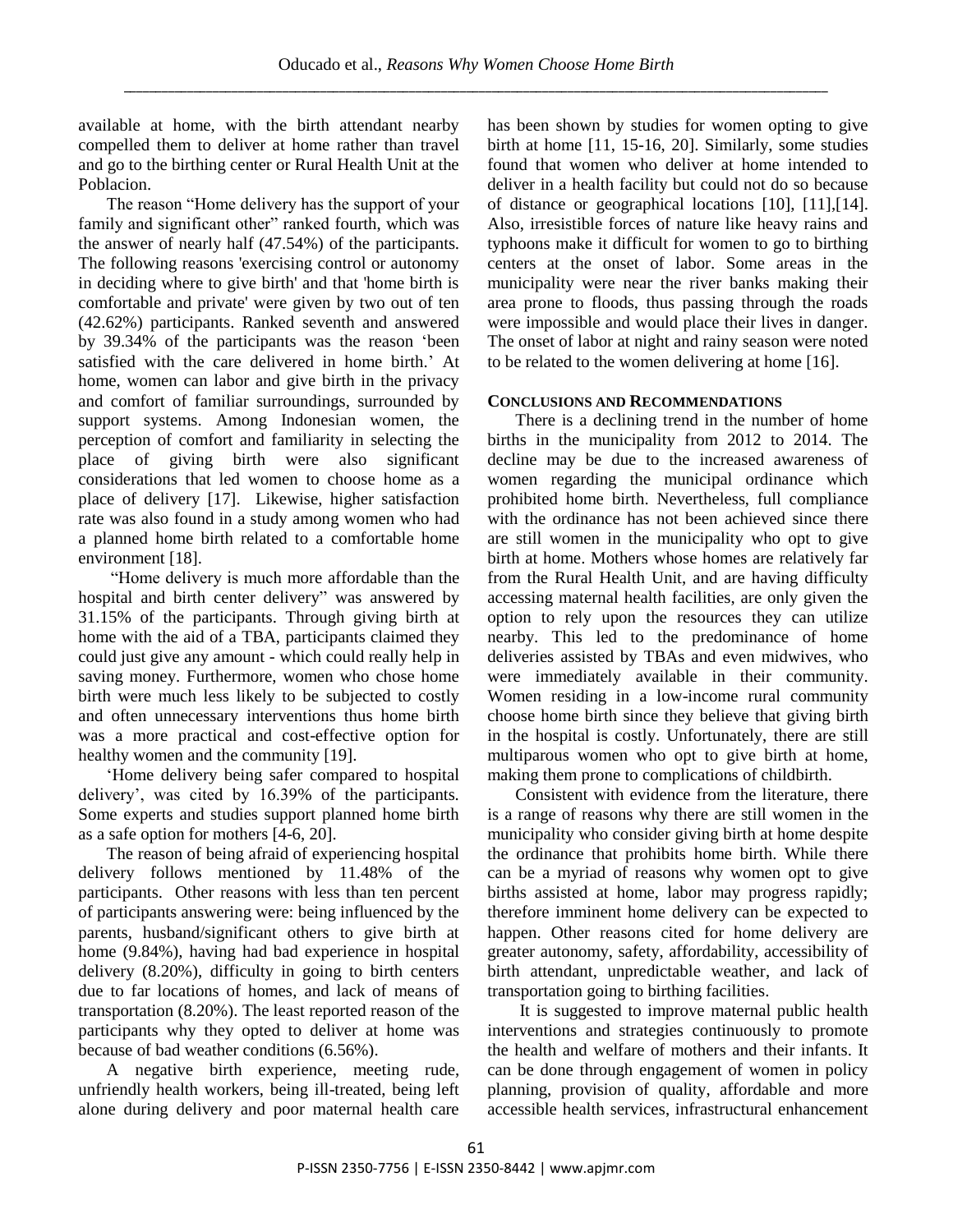like rehabilitation of barangay roads to reduce travel time and continuous health education. Health care professionals should teach women how to recognize signs of true labor to help women be alert and ready when it is time to give birth and educate multiparous mothers about the risks and dangers of giving birth at home. Careful planning of the birth experience taking into account women's cultural beliefs, insights, and personal expressions of birth, addressing their fears and safety issues, and their need for privacy, control and comfort are necessary for a satisfying birth experience. The presence of significant others during birth may also be taken into consideration. Furthermore, a call for better caring behaviors among health care professionals attending women at birth is necessary.

This study is limited to only one municipality, including home births in a three-year span, employing a descriptive research design. A wider scale investigation, covering larger population and longer time period, testing for differences in the reasons for home birth grouped according to women"s profile, and use of mixed method design may be conducted by future researchers interested in studying home birth.

#### **REFERENCES**

- [1] World Health Organization. (2015). *Maternal mortality.* Retrieved from http://www.who.int/maternal\_child\_adolescent/topics/ maternal/skilled\_birth/en/
- [2] Philippine Department of Health (2013). *The 2010 Philippine health statistics.* Retrieved from https://www.doh.gov.ph/sites/default/files/.../PHS2010 \_March13.compressed.pdf
- [3] Philippine Department of Health. (2009). *Manual of operations implementing health reforms towards rapid reduction in maternal and neonatal mortality manual of operations.* Retrieved from http://portal.doh.gov.ph/sites/default/files/maternalneo natal.pdf
- [4] American College of Obstetricians and Gynecologist. (2011). *Planned home birth.* Retrieved from Retrieved March 18, 2015, from http://www.acog.org/Resources-And-Publications/Committee-Opinions/Committee-on-Obstetric-Practice/Planned Home-Birth
- [5] Cheyney, M., Bovbjerg, M., Everson, C., Gordon, W., Hannibal, D. & Vedam, H. (2014). Outcomes of care for 16,924 planned home births in the United States: The midwives alliance of North America statistics project, 2004 to 2009. *Journal of Midwifery and Women's Health,* 59 (1), 17-27. DOI: 10.1111/jmwh.12172
- [6] Janssen, P.A., Lee, S., Page, L.A., Klein, M.C., Liston, R.M. & Lee, S.K. ( 2009). Outcomes of planned home birth with registered midwife versus planned hospital birth with midwife or physician. *Canadian Medical Association Journal,* 181 (6-7), 377-383. DOI: 10.1503/cmaj.081869
- [7] Institute of Medicine. (2001). *Crossing the quality chasm: a new health system for the 21st century.*  Retrieved from https://www.nationalacademies.org/hmd/~/media/Files /Report%20Files/2001/Crossing-the-Quality-Chasm/Quality%20Chasm%202001%20%20report%2 0brief.pdf
- [8] Alvaro, J.M.S. & Oducado, R.M. F. (2015). *Asia Pacific Journal of Education, Arts and Sciences,* 2(1). ISSN 2362-8022, pp. 6-13
- [9] Aremu, O., Lawoko, S. & Dalal, K. (2011). Neighborhood socioeconomic disadvantage, individual wealth status and patterns of delivery care utilization in Nigeria: a multilevel discrete choice analysis. *International Journal of Women's Health,* 3: 167-174. DOI: 10.2147/IJWH.S21783
- [10] Kitui, J., Lewis, S. & Davey, G. (2013). Factors influencing place of delivery for women in Kenya: an analysis of the Kenya demographic and health survey, 2008/2009. *BMC Pregnancy and Childbirth,* 13:40. DOI: 10.1186/1471-2393-13-40
- [11] Envuladu, E.A., Agbo, H.A., Lassa, S., Kigbu, J.H. Zoakah, A.I. (2012). Factors determining the choice of a place of delivery among pregnant women in Russia village of Jos North, Nigeria: achieving the MDGs 4 and 5. *International Journal of Medicine and Biomedical Research,* 2(1). DOI: http://dx.doi.org/10.14194/ijmbr.215
- [12] Ogolla, J. (2015). Factors associated with home delivery in West Pokot County of Kenya. *Advances in Public Health*. http://dx.doi.org/10.1155/2015/493184
- [13] Devasenapathy, N., George, M.S., Jerath, S.G., Singh, A., Negandhi, H., Alagh, G., Shankar, A.H. & Zodpey, S. (2014). Why women choose to give birth at home: a situational analysis from urban slums of Delhi. *BMJ.* doi:10.1136/bmjopen-2013-004401
- [14] Australian College of Midwives. (2011). *ACM Homebirth - Literature Review*. Retrieved from https://www.midwives.org.au/sites/default/files/upload ed-

content/field\_f\_content\_file/homebirth\_literature.pdf [15] Simfukwe, M.K. (2011). Factors contributing to home

- delivery in Kongkwa-district, Dodoma. *Dar Es Salaam Medical Student's Journal,* 18 (1). Retrieved from http://dx.doi.org/10.4314/dmsj.v18i1.71001
- [16] Kumbani, L., Bjune, G., Chirwa, E., Malata, A. & Odland, J. (2013). Why some women fail to give birth at health facilities: a qualitative study of women"s perceptions of perinatal care from rural Southern Malawi. *Reproductive Health*, 10:9. DOI: 10.1186/1742-4755-10-9